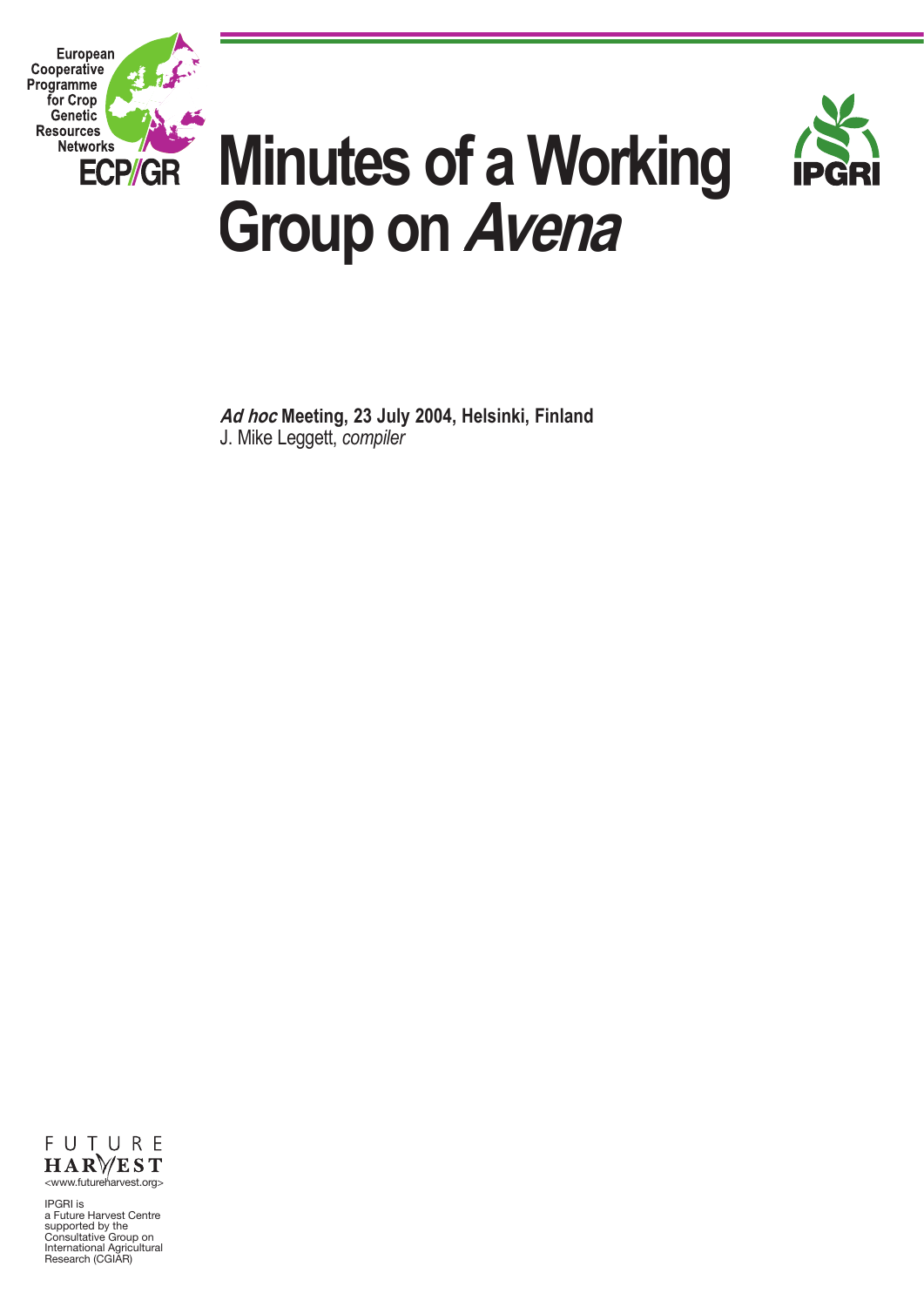## **Minutes of an ad hoc ECP/GR Avena Working Group Meeting, Helsinki, 23 July 2004**

## *J. Mike Leggett*

*IGER, Plas Gogerddan, Aberystwyth, Ceredigion, SY23 3EB, UK* 

## **Draft agenda**

- 1. Welcoming address
- 2. Introduction of the participants
- 3. Approval/amendments of the agenda
- 4. Election/appointment of Chairperson of the *Avena* Working Group (AWG)
- 5. Election of two AWG representatives to the Cereals Network Coordinating Group (CNCG)
- 6. Plan of action for Phase VII (2004-2008)
- 7. Council Regulation 870/2004 (1467/94) New GENRES project
- 8. Budget proposals
- 9. Drafting of the report
- 10. Conclusion

The Chairman welcomed the participants to the working group meeting, and stated that he intended to chair the meeting throughout even though it was hoped a new chair would be elected. It was explained that both the present meeting and the previous meeting in Yerevan during 2003 were going to be considered to be *ad hoc* meetings as ECP/GR had thought that on both occasions it had not been feasible to ensure that every full member had the opportunity to attend either meeting. The next full *Avena* Working Group meeting would thus be the VIth, which is currently scheduled to meet during 2007 in conjunction with the Cereals Network meeting.

 The chair welcomed frank and open discussion from all present regardless of their status in terms of full member or observer, though if any agenda item came to a vote, only full members would be able to cast a vote.

The participants introduced themselves and gave a brief description of their work.

The agenda was approved as it stood.

 Some discussion was held regarding who might best represent the *Avena* Working Group (AWG) as chairperson and a couple of suggestions were made. Ultimately it was thought that the new representative from Greece, Andreas Katsiotis might be best suited to the position as he has already had experience in coordinating the EU/GENRES project and was familiar with genetic resources and molecular biology (of oat and olive). All present agreed to this and Andreas accepted the position.

 With regard to selection of two AWG representatives to the Cereals Network Coordinating Group (CNCG), the chair suggested that it would be sensible to elect the new chairman as the CNCG representative for the AWG, and to retain the European *Avena* database (EADB) manager (Christoph Germeier) as the second representative. This was accepted by all present.

 The Plan of action for Phase VII (2004-2008) was discussed and the following were the main conclusions.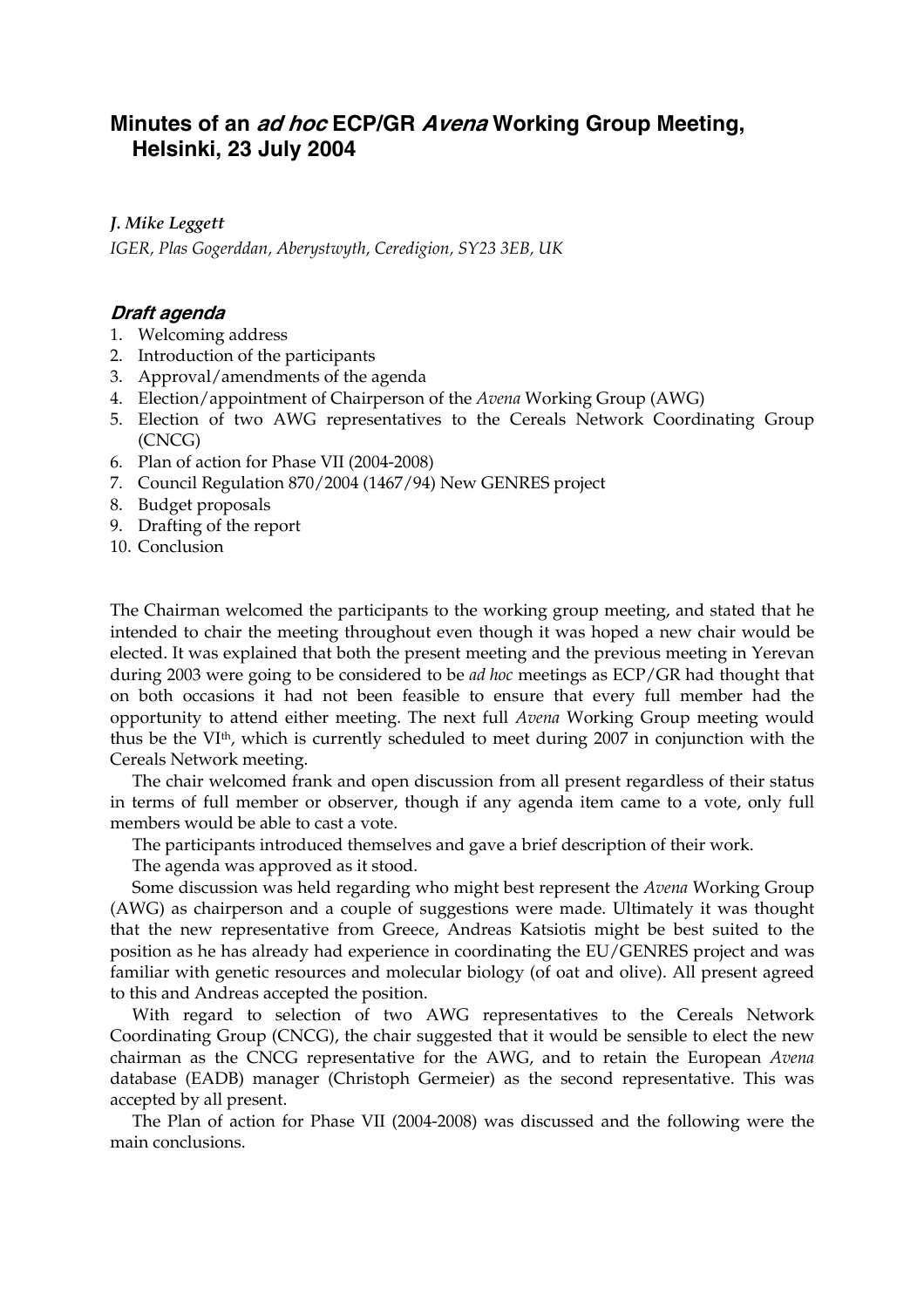#### **In situ conservation**

The chair has already alerted the Spanish AWG representative (Pedro Garcia) to an ongoing PGR Forum. He may be able to incorporate *A. murphyi* into their project. Pedro has already made contact with José Iriondo (Spanish partner in the EU project PGR Forum) and we await any progress.

 Regarding the *in* situ conservation of *A. insularis*, the Italian AWG representative (Fulvia Rizza) thought that there may be a possibility of conserving some sites in Sicily and would pursue the matter further.

 Regarding the *in* situ conservation of *A. maroccana* and *A. murphyi* in Morocco, Chaouki Al Faiz and Nezha Saidi thought that there may be some avenues which could be explored in order to conserve at least some areas in Morocco.

 Some further discussion around the subject of *in situ* conservation followed and it was agreed that it might be feasible to have *A. maroccana, A. murphyi, A. insularis* and possibly *A. prostrata* included as red list species, which should prompt the respective governments to act to preserve these endangered *Avena* species.

### **Further collection of endangered species**

The chairman pointed out that there was a budget allocation (Euro 10 000) for 2005 for two collectors over a three-week period to further collect the species mentioned above. A request was made for suggestions as to who might make the collections. The chair anticipated that the country representative would be involved, possibly with one other. After some discussion, it was suggested that the chairman (Mike Leggett) who had considerable experience in the collection of *Avena* might undertake the task. The chair replied that his future next year (2005) was very uncertain and he could make no formal commitment to undertake such a task.

## **Council Regulation 870/2004 (1467/94) New GENRES Project**

The chairman pointed out that there was still little detail of the new call and that it was anticipated that further detail would be published in September and certainly by the end of the year. The present GENRES project (Evaluation and enhancement of *Avena* landrace collections for extensification of the genetic basis of *Avena* for quality and resistance breeding) was to hold its final project meeting the following day (24/07/04) and had invited Mr Fred Steenhoff from the EU Commission who, it was hoped, might be able to give a better indication as to what angle the group should take with regard to the submission of a further proposal.

 Various suggestions for topics were raised including: quality, drought, salt and cold tolerance, resistance to pests and diseases, grazing season duration, plant height and percentage husk (i.e. genetic variation for reduced husk, rather than having a completely naked grain).

 It was thought that this round might require bigger projects and that it might be prudent to include at least one of the 'new' EU member states. A bigger project might also need to involve the other cereal crops, especially barley, though it was thought that if wheat were to be included this might dominate an application.

 Bioinformatics seems to be one of the 'hot topics' and it was thought that there should be a bioinformatics input to whatever project was finally decided on. Likewise, it was thought that there should be some emphasis on molecular biological technologies in relation to the project.

 The suggestion that the new project might involve the genetic variation for organic farming practices was also made, which might involve organic bakers.